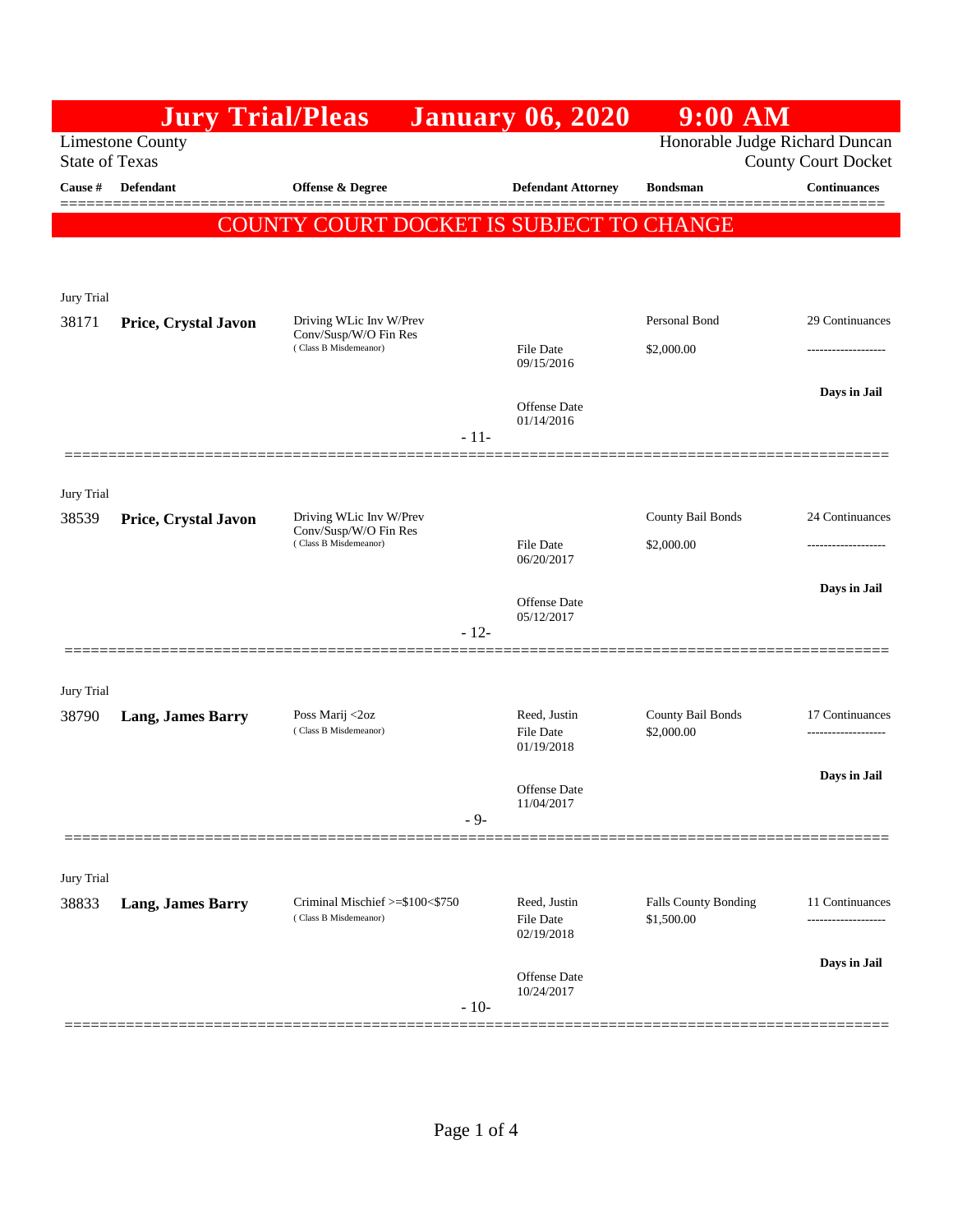|                       | <b>Jury Trial/Pleas</b>                   |                                                                               | <b>January 06, 2020</b>                  | $9:00$ AM                         |                                      |  |  |  |
|-----------------------|-------------------------------------------|-------------------------------------------------------------------------------|------------------------------------------|-----------------------------------|--------------------------------------|--|--|--|
| <b>State of Texas</b> | <b>Limestone County</b>                   | Honorable Judge Richard Duncan<br><b>County Court Docket</b>                  |                                          |                                   |                                      |  |  |  |
| Cause #               | Defendant                                 | <b>Offense &amp; Degree</b>                                                   | <b>Defendant Attorney</b>                | <b>Bondsman</b>                   | <b>Continuances</b>                  |  |  |  |
|                       | COUNTY COURT DOCKET IS SUBJECT TO CHANGE  |                                                                               |                                          |                                   |                                      |  |  |  |
| Jury Trial            |                                           |                                                                               |                                          |                                   |                                      |  |  |  |
| 39148                 | <b>Adams, Alice Renee</b>                 | Cruelty To Non-Livestock Animals: Fail<br>To Prov                             | Reed, Benjie                             | Reed, Benjie                      | 11 Continuances                      |  |  |  |
|                       |                                           | (Class A Misdemeanor)                                                         | <b>File Date</b><br>11/05/2018           | \$1,500.00                        |                                      |  |  |  |
|                       |                                           | $-1-$                                                                         | Offense Date<br>08/21/2018               |                                   | Days in Jail                         |  |  |  |
| Jury Trial            |                                           |                                                                               | Reed, Benjie                             |                                   | 11 Continuances                      |  |  |  |
| 39157                 | Ellis, John Taylor, II                    | <b>Assault Causes Bodily Injury Family</b><br>Member<br>(Class A Misdemeanor) | <b>File Date</b><br>11/08/2018           | Reed, Bobby<br>\$3,000.00         |                                      |  |  |  |
|                       |                                           | $-7-$                                                                         | Offense Date<br>09/28/2018               |                                   | Days in Jail                         |  |  |  |
| Jury Trial            |                                           |                                                                               |                                          |                                   |                                      |  |  |  |
| 39158                 | <b>Bluitt</b> , Triston<br><b>Kennard</b> | <b>Assault Causes Bodily Injury Family</b><br>Member<br>(Class A Misdemeanor) | Reed, Justin<br><b>File Date</b>         | County Bail Bonds<br>\$5,000.00   | 11 Continuances<br>----------------- |  |  |  |
|                       |                                           | $-2-$                                                                         | 11/16/2018<br>Offense Date<br>09/22/2018 |                                   | Days in Jail                         |  |  |  |
| Jury Trial            |                                           |                                                                               |                                          |                                   |                                      |  |  |  |
| 39204                 | Spencer, Brianna<br><b>Nicole</b>         | <b>Assault Causes Bodily Injury Family</b><br>Member<br>(Class A Misdemeanor) | Burkeen, Daniel<br>File Date             | Freebird Bail Bonds<br>\$3,000.00 | 10 Continuances                      |  |  |  |
|                       |                                           |                                                                               | 12/28/2018                               |                                   | Days in Jail                         |  |  |  |
|                       |                                           | $-13-$                                                                        | Offense Date<br>10/28/2018               |                                   |                                      |  |  |  |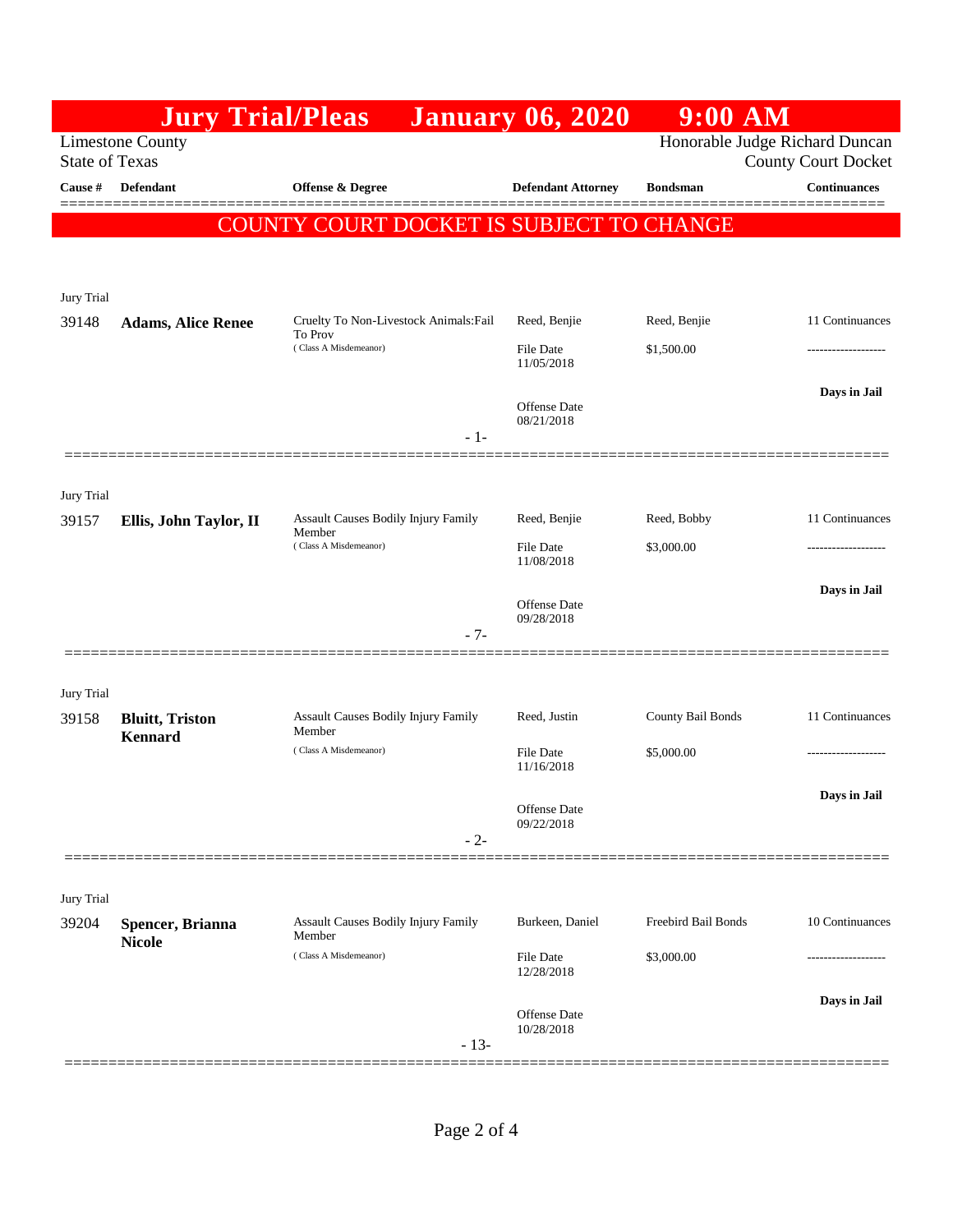|                                                                                                                  | <b>Jury Trial/Pleas</b>    |                                                                        | <b>January 06, 2020</b>           | $9:00$ AM                         |                     |
|------------------------------------------------------------------------------------------------------------------|----------------------------|------------------------------------------------------------------------|-----------------------------------|-----------------------------------|---------------------|
| Honorable Judge Richard Duncan<br><b>Limestone County</b><br><b>State of Texas</b><br><b>County Court Docket</b> |                            |                                                                        |                                   |                                   |                     |
| Cause #                                                                                                          | Defendant                  | <b>Offense &amp; Degree</b>                                            | <b>Defendant Attorney</b>         | <b>Bondsman</b>                   | <b>Continuances</b> |
|                                                                                                                  |                            | COUNTY COURT DOCKET IS SUBJECT TO CHANGE                               |                                   |                                   |                     |
|                                                                                                                  |                            |                                                                        |                                   |                                   |                     |
| Jury Trial                                                                                                       |                            |                                                                        |                                   |                                   |                     |
| 39270                                                                                                            | Duncan, Joe Glen, Jr.      | Assault Causes Bodily Injury Family<br>Member<br>(Class A Misdemeanor) | Reed, Stephen M.                  | Freebird Bail Bonds<br>\$5,000.00 | 7 Continuances      |
|                                                                                                                  |                            |                                                                        | File Date<br>02/26/2019           |                                   |                     |
|                                                                                                                  |                            |                                                                        |                                   |                                   | Days in Jail        |
|                                                                                                                  |                            |                                                                        | Offense Date<br>02/01/2019        |                                   |                     |
|                                                                                                                  |                            | $-5-$                                                                  |                                   |                                   |                     |
| Jury Trial                                                                                                       |                            |                                                                        |                                   |                                   |                     |
| 39271                                                                                                            | Duncan, Joe Glen, Jr.      | Terroristic Threat Of Family/Household<br>(Class A Misdemeanor)        | Reed, Stephen M.<br>File Date     | Freebird Bail Bonds<br>\$5,000.00 | 7 Continuances      |
|                                                                                                                  |                            |                                                                        | 02/26/2019                        |                                   |                     |
|                                                                                                                  |                            |                                                                        | Offense Date                      |                                   | Days in Jail        |
|                                                                                                                  |                            | - 6-                                                                   | 02/01/2019                        |                                   |                     |
|                                                                                                                  |                            |                                                                        |                                   |                                   |                     |
| Jury Trial<br>39376                                                                                              | Harris, Anthony            | Assault Cause Bodily Inj.                                              |                                   | Freebird Bail Bonds               | 5 Continuances      |
|                                                                                                                  | <b>Wayne</b>               | (Class A Misdemeanor)                                                  | <b>File Date</b>                  | \$3,000.00                        |                     |
|                                                                                                                  |                            |                                                                        | 06/04/2019                        |                                   |                     |
|                                                                                                                  |                            |                                                                        | Offense Date                      |                                   | Days in Jail        |
|                                                                                                                  |                            | $-8-$                                                                  | 04/14/2019                        |                                   |                     |
|                                                                                                                  |                            |                                                                        |                                   |                                   |                     |
| Jury Trial<br>39388                                                                                              | <b>Burns, Willie James</b> | Driving While Intoxicated                                              | Reed, Bobby                       | Reed, Bobby                       | 5 Continuances      |
|                                                                                                                  |                            | (Class B Misdemeanor)                                                  | File Date<br>06/24/2019           | \$2,000.00                        | .                   |
|                                                                                                                  |                            |                                                                        |                                   |                                   | Days in Jail        |
|                                                                                                                  |                            |                                                                        | <b>Offense</b> Date<br>03/09/2019 |                                   |                     |
|                                                                                                                  |                            | $-3-$                                                                  |                                   |                                   |                     |